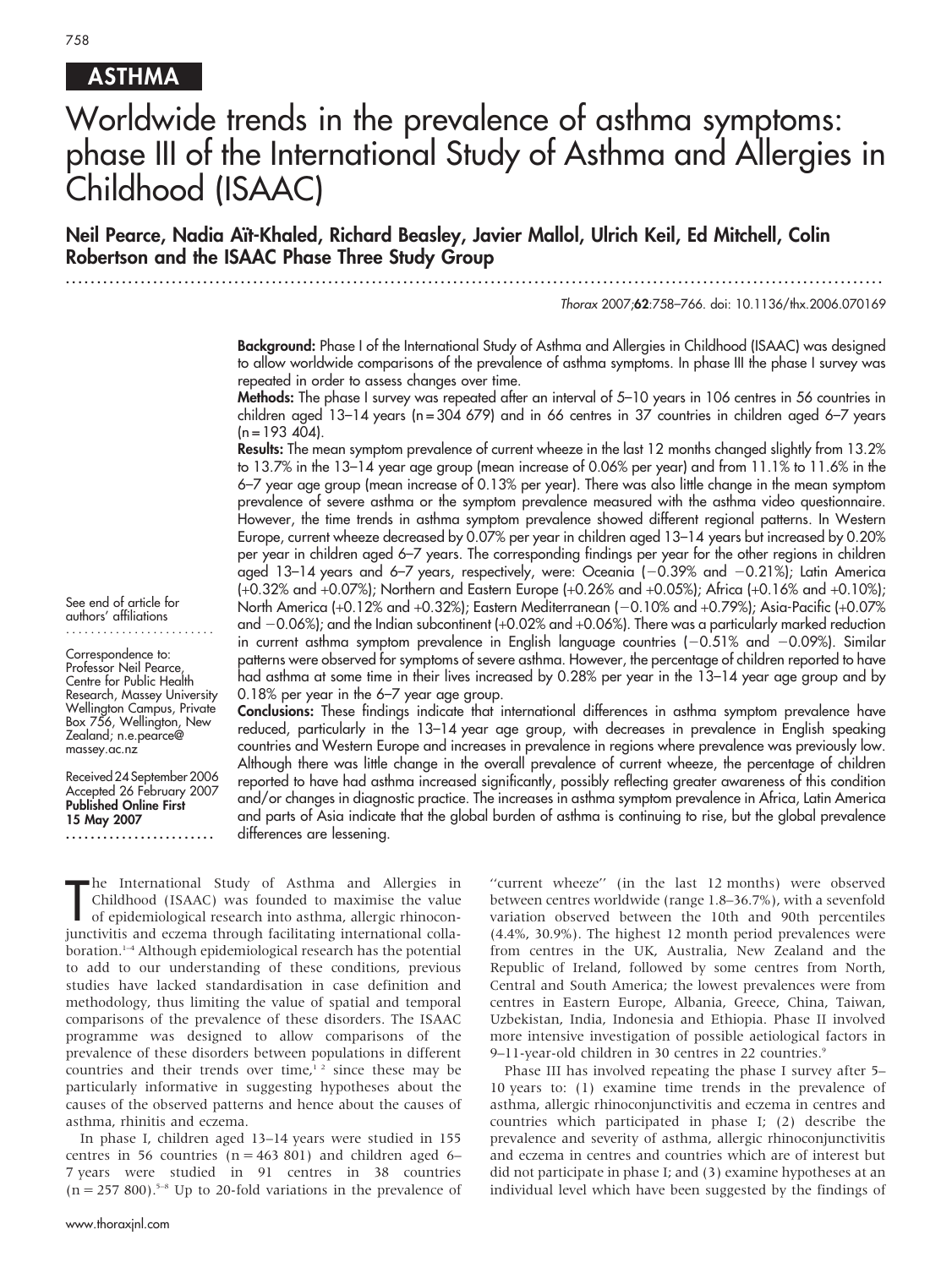phase I, subsequent ecological analyses and recent advances in knowledge. An overview of the findings for time trends for symptoms of all three conditions in those centres that participated in both phase I and phase III (ie, objective (1) above) has been presented in a previous publication.<sup>10</sup> That publication only included the findings for ''current wheeze'', whereas the current paper uses each of the seven ISAAC questions to describe the detailed findings for time trends in the prevalence of asthma symptoms.

# METHODS

Phase III was conducted following as precisely as possible the methods used in phase  $I<sup>2</sup>$  is included two groups of centres: (1) Group A are centres that previously completed phase I according to the ISAAC phase I protocol, including centres for which the phase I data were submitted too late for inclusion in the first worldwide publications but were of the required standard; (2) Group B are centres from around the world that did not participate in phase I but participated in phase III as new centres. The analysis of time trends presented here is necessarily confined to the Group A centres, and we will therefore focus on them in describing the methods.

Group A centres were required to conduct phase III in the same way as phase I following, as precisely as possible, the details of the centre methodology documented in the phase I centre report. Each principal investigator was sent a final copy of the phase I centre report from the ISAAC International Data Centre (IIDC). They were then required to use the same sampling frame (the exact same set of schools was not aimed for but some schools were reselected by the random sampling process), age groups, sample size, method of choosing the children, the same symptom questionnaires (plus an environmental module), the same translations (if applicable) and the same time of year for data collection. Thus, as in phase I, the written questionnaire and video questionnaires were selfcompleted in the 13–14 year age group whereas the written questionnaire was completed by a parent for children in the 6– 7 year age group.

The Steering Committee required documentation of the procedures for the study from each centre as a prerequisite for inclusion in publications of ISAAC worldwide results. Centres completed a registration document before starting the study and followed the published ISAAC phase III manual and ISAAC coding and data transfer manual. The phase III data and centre report submitted to the IIDC were checked for coding errors, omissions and inconsistencies and these were corrected with the assistance of the collaborator.

As in phase I, the 6–7 year and 13–14 year age groups were analysed separately. Symptom prevalences in each centre were calculated by dividing the number of positive responses to each question by the number of completed questionnaires for the written and video questionnaires separately. Thus, apparent inconsistencies between responses to the stem and branch questions were accepted and not recoded. For each centre the annual change in symptom prevalence was calculated by taking the difference between the phase I and phase III prevalences and dividing by the number of years between the two surveys.

The findings for the question on ''current wheeze'' have previously been published<sup>10</sup> but are also included in the current paper, together with the findings for the other asthma symptom questions, in order that the findings and patterns for current wheeze, severe asthma symptoms and diagnosed asthma can be compared and contrasted.

The data are presented in tabular form with the phase III prevalence and the annual change in prevalence for each question. For the regional and global summaries, the data for each centre were weighted by the inverse of the variance of the change. The regional analyses were based on the standard ISAAC regions, but we also performed analyses specifically for English language countries (Australia, Canada, Channel Islands, Isle of Man, New Zealand, Republic of Ireland, UK, USA). The findings were generally very similar in males and females; for example, the global change in the prevalence of ''current wheeze'' in children aged 13–14 years was 0.05% per year in males and 0.07% per year in females, and males and females also showed similar time trends in most regions. We have therefore presented only the overall findings (both sexes combined). The key findings were also presented as ''ranking plots'' showing the change in prevalence of a symptom (such as current wheeze) for each centre by country, with countries ordered by their mean prevalence (for all centres combined) across phase I and phase III. The mean prevalence (rather than the phase I prevalence) was used to order countries since this is statistically independent from the change in prevalence (between phases I and III) whereas the phase I prevalence is not.11–13 The ranking plot also shows the confidence interval about zero change for a given level of prevalence (ie, the mean prevalence across phases I and III), given a sample size of 3000 and assuming no cluster sampling effect.

# RESULTS

### **Participants**

The details of the participating centres are listed in a separate phase III overview paper.<sup>10</sup> Phase I involved 155 collaborating centres in 56 countries for the 13–14 year age group with a total of 463 801 participating children. The video questionnaire was completed in 99 collaborating centres in 42 countries with a total of 304 796 children. For children aged 6–7 years there were 91 collaborating centres in 38 countries with a total of 257 800 participating children. Of the centres that participated in phase I, 106 centres in 56 countries completed the phase III survey and met the requirements for analysis, with a total of 304 679 participating children in the 13–14 year age group (overall response rate  $91\%$ );<sup>10</sup> 54 centres in 32 countries (a total of 167 513 children) also completed the video questionnaires in this age group. Sixty-six centres in 37 countries, a total of 193 404 children (response rate  $85\%$ )<sup>10</sup> completed the survey and met the requirements for analysis in the 6–7 year age group. Four of the centres only did the survey in children aged 6–7 years so, in total, there were 110 centres (in either age group) in 58 countries.

#### 13–14 year age group Written questionnaires

The changes from phase I for symptoms of asthma (with the phase III prevalence rates in parentheses) in 13–14-year-old children are summarised by region in table 1 (the detailed findings by centre and country are summarised in web table 1 available online at http://thorax.bmj.com/supplemental). The mean prevalence of ''current wheeze'' (''Have you had wheezing or whistling in your chest in the past 12 months?) increased only slightly from 13.2% to 13.7% (a mean increase of 0.06% per year). There was also little change in the mean prevalence of symptoms of severe asthma. However, the changes in asthma symptom prevalence showed different regional patterns with current wheeze decreasing in those regions such as Oceania  $(-0.39\%$  per year) that had previously shown the highest rates; there was a particularly marked reduction in the prevalence in English language countries  $(-0.51\%$  per year). In Latin America, which had also previously shown relatively high rates, the prevalence increased (+0.32% per year). It also increased in regions such as Northern and Eastern Europe (+0.26% per year), Africa (+0.16% per year) and North America (+0.12% per year). There was little change in the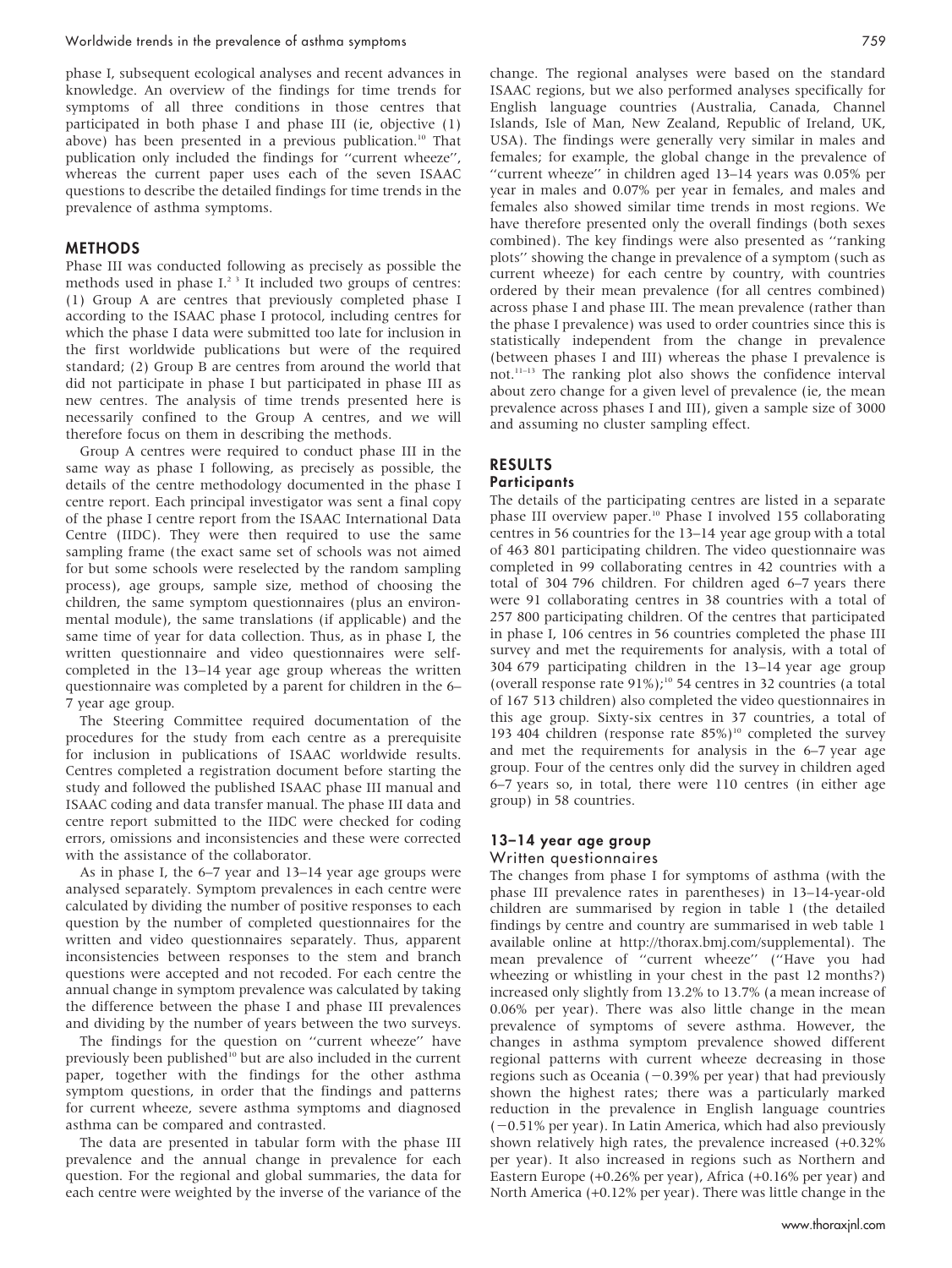Table 1 Summary regional and global estimates for changes in the prevalence of self-reported asthma symptoms (written questionnaire) between phase I and phase III: percentage change in symptom prevalence per year (and phase III symptom prevalence percentage)

|                             |                |                         | 12 month prevalence |                             |                          |                                  |                    |                |                    | Ever had                     |
|-----------------------------|----------------|-------------------------|---------------------|-----------------------------|--------------------------|----------------------------------|--------------------|----------------|--------------------|------------------------------|
| Centre                      | Phase I<br>(n) | <b>Phase III</b><br>(n) | Wheeze              | $\geq 4$ Attacks            | Wheeze<br>disturbs sleep | Severe wheeze<br>limiting speech | Exercise<br>wheeze | Night cough    | Ever had<br>asthma | asthma and<br>current wheeze |
| 13-14-year-old children     |                |                         |                     |                             |                          |                                  |                    |                |                    |                              |
| Africa                      | 28554          | 28397                   | 0.16(13.4)          | 0.06(4.0)                   | 0.05(3.5)                | 0.02(5.9)                        | 0.44(24.7)         | 0.91(30.5)     | 0.07(11.9)         | $-0.01(5.2)$                 |
| Asia-Pacific                | 66222          | 57389                   | 0.07(8.8)           | 0.00(2.3)                   | 0.01(0.7)                | $-0.02(2.1)$                     | $0.42$ (17.0)      | 0.49(20.6)     | 0.39(12.6)         | 0.04(4.0)                    |
| Eastern Mediterranean       | 16109          | 19887                   | $-0.10(11.6)$       | $-0.04(2.7)$                | $-0.04(2.2)$             | $-0.05(3.9)$                     | $-0.11(15.0)$      | 0.22(23.4)     | 0.11(10.9)         | 0.00(3.7)                    |
| Indian subcontinent         | 22120          | 20767                   | 0.02(6.4)           | $-0.09(2.1)$                | $-0.04(1.1)$             | $-0.15(2.6)$                     | $-0.05(6.9)$       | $-0.38(20.0)$  | $-0.01(6.1)$       | 0.01(3.1)                    |
| Latin America               | 46209          | 44550                   | 0.32(18.8)          | 0.02(3.6)                   | $-0.01$ (2.7)            | $-0.02$ (4.6)                    | 0.13(21.3)         | 0.83(35.1)     | 0.25(16.1)         | 0.12(8.2)                    |
| North America               | 5863           | 4920                    | 0.12(21.5)          | $-0.02(4.9)$                | 0.04(3.1)                | 0.11(7.0)                        | 0.20(24.9)         | 0.00(21.1)     | 0.71(22.5)         | 0.10(13.2)                   |
| Northern and Eastern Europe | 36508          | 32608                   | 0.26(11.6)          | 0.08(2.3)                   | 0.01(0.8)                | 0.08(2.2)                        | 0.30(14.3)         | 0.41(14.0)     | 0.29(5.9)          | 0.10(2.5)                    |
| Oceania                     | 15460          | 13317                   | $-0.39$ (26.7)      | $-0.38(6.2)$                | $-0.05(2.6)$             | $-0.21(6.2)$                     | $-0.29$ (37.5)     | $-0.01$ (28.9) | 0.93(32.4)         | 0.16(17.0)                   |
| Western Europe              | 85969          | 82844                   | $-0.07(15.2)$       | $-0.05(3.7)$                | $-0.02$ (1.6)            | $-0.02$ (3.8)                    | 0.03(20.3)         | 0.64(29.3)     | 0.33(16.3)         | 0.07(7.7)                    |
| Global total                | 323014         | 304679                  |                     | $0.06$ (13.7) $-0.02$ (3.3) | $-0.01(1.8)$             | $-0.01(3.7)$                     | 0.15(19.2)         | 0.51(25.8)     | 0.28(13.8)         | 0.06(6.2)                    |
| 6-7-year-old children       |                |                         |                     |                             |                          |                                  |                    |                |                    |                              |
| Africa                      | 1696           | 2396                    | 0.10(5.6)           | 0.02(2.8)                   | 0.04(2.3)                | 0.14(4.8)                        | $-0.18(5.4)$       | $-0.18(8.0)$   | $-0.01(3.3)$       | $-0.10(1.1)$                 |
| Asia-Pacific                | 40516          | 43403                   | $-0.06(8.9)$        | $-0.09(1.8)$                | $-0.04(0.6)$             | $-0.04(1.2)$                     | $-0.10(4.5)$       | 0.47(20.6)     | 0.12(11.4)         | $-0.04(4.9)$                 |
| Eastern Mediterranean       | 12853          | 13990                   | 0.79(11.7)          | 0.10(2.3)                   | 0.10(2.3)                | 0.04(1.9)                        | 0.19(4.9)          | 0.36(15.7)     | 0.28(9.1)          | 0.17(4.6)                    |
| Indian subcontinent         | 16981          | 18877                   | 0.06(6.8)           | $-0.07(1.0)$                | $-0.06$ (0.7)            | $-0.09(1.8)$                     | $-0.04(4.0)$       | $-0.17(12.5)$  | $-0.05(5.2)$       | 0.02(3.8)                    |
| Latin America               | 21467          | 21112                   | 0.07(21.4)          | 0.09(5.0)                   | $-0.03(3.6)$             | $-0.05(4.9)$                     | $-0.05$ (10.3)     | 0.63(34.4)     | $-0.15(13.2)$      | $-0.03(9.0)$                 |
| North America               | 5707           | 4014                    | 0.32(19.1)          | 0.01(4.1)                   | 0.04(3.0)                | 0.04(2.9)                        | 0.22(8.3)          | 0.34(16.3)     | 0.74(20.0)         | 0.37(13.4)                   |
| Northern and Eastern Europe | 24196          | 21984                   | 0.05(9.6)           | 0.04(2.3)                   | 0.00(1.2)                | 0.02(1.5)                        | 0.06(4.5)          | 0.33(13.0)     | 0.23(4.5)          | 0.13(2.7)                    |
| Oceania                     | 14233          | 13841                   | $-0.21(21.8)$       | $-0.16(7.0)$                | $-0.04$ (3.0)            | $-0.12(3.6)$                     | $-0.08(15.1)$      | $-0.08$ (28.4) | 0.42(29.2)         | 0.01(16.8)                   |
| Western Europe              | 60100          | 53787                   | 0.20(9.7)           | 0.03(2.1)                   | $-0.01(1.5)$             | 0.03(1.7)                        | 0.09(4.6)          | 0.65(20.7)     | 0.25(9.1)          | 0.12(4.5)                    |
| Global total                | 197749         | 193404                  |                     | $0.13(11.6) -0.01(2.7)$     | $-0.02$ (1.6)            | $-0.01(2.1)$                     | 0.04(6.0)          | 0.43(20.4)     | 0.18(10.8)         | 0.07(5.7)                    |

Asia-Pacific region (+0.07% per year) and the Indian subcontinent (+0.02% per year), and a small decrease in the Eastern Mediterranean  $(-0.10\%$  per year) and Western Europe  $(-0.07%$  per year).

Figure 1 gives the ranking plot showing the change in prevalence of current wheeze for each centre by country, with countries ordered by their average prevalence (for all centres combined) across phase I and phase III. It shows that, in general, the countries with the highest prevalence in phase I (including most of the English language countries) showed decreases in prevalence between phase I and phase III, whereas some of the countries which had previously had low prevalence showed increases. However, there were a number of countries (eg, India, Albania) which had very low prevalence in phase I and little increase in phase III.

Figure 2 shows the corresponding ranking plot for severe asthma, as measured by  $\geq 4$  attacks of wheezing in the previous 12 months. It generally shows similar patterns to those for current wheeze, with decreases in prevalence in English language countries and increases in prevalence in some, but not all, of the countries that had low prevalence in phase I.

In contrast to the findings for current wheeze, the percentage of children reported to have had asthma at some time in their lives increased from 11.2% to 13.8% in the 13–14 year age group, an annual increase of 0.28% per year (table 1 and fig 3). There were particularly large increases in Oceania (+0.93% per year), Western Europe (+0.33% per year) and North America (+0.71% per year), despite the fact that these regions showed little change (or even a reduction) in symptom prevalence. The average proportion of children with ''current wheeze'' who were reported to have had asthma at some time in their lives increased only from 43% to 46%, but there were larger increases in Oceania (54% to 64%), Western Europe (45% to 51%) and North America (55% to 61%).

# Video questionnaire

Table 2 summarises the findings in children aged 13–14 years using the video questionnaire by region (the detailed findings by centre and country are summarised in web table 2 available online at http://thorax.bmj.com/supplemental) and fig 4 gives the corresponding ranking plot. The mean prevalence of current wheeze decreased slightly from 8.1% to 7.9%. However, the changes in asthma prevalence showed different regional patterns with current wheeze showing no change in Western Europe but a marked decrease in Oceania  $(-0.76\%$  per year). It also showed little change in the Eastern Mediterranean  $(-0.05\%)$ per year) and Latin America ( $-0.04\%$  per year), Western Europe (0.00% per year) and Northern and Eastern Europe (0.03% per year). There were increases in the Indian subcontinent (+0.32% per year), Africa (+0.33% per year) and Asia-Pacific (+0.11% per year), and a decrease in North America  $(-0.26\%$  per year). Thus, the video questionnaire findings for current wheeze were generally similar to those with the written questionnaire for Africa, Oceania, Asia-Pacific, Western Europe and Eastern Mediterranean. On the other hand, Latin America and Northern and Eastern Europe showed an increase with the written questionnaire but little change with the video questionnaire, the Indian subcontinent showed little change with the written questionnaire and an increase with the video questionnaire, and North America showed an increase with the written questionnaire but a decrease with the video questionnaire.

### 6–7 year age group

The changes in prevalence from phase I (with the phase III prevalence rates in parentheses) in children aged 6–7 years are summarised by region in table 1 (the detailed findings by centre and country are summarised in web table 3 available online at http://thorax.bmj.com/supplemental). The mean prevalence of wheeze in the last 12 months (current wheeze) increased only slightly from 11.1% to 11.6% (a mean increase of 0.13% per year). There was also little change in the mean prevalence of severe asthma. However, the changes in asthma symptom prevalence showed different regional patterns with current wheeze increasing in Western Europe (+0.20% per year) and decreasing in Oceania  $(-0.21\%$  per year), both of which had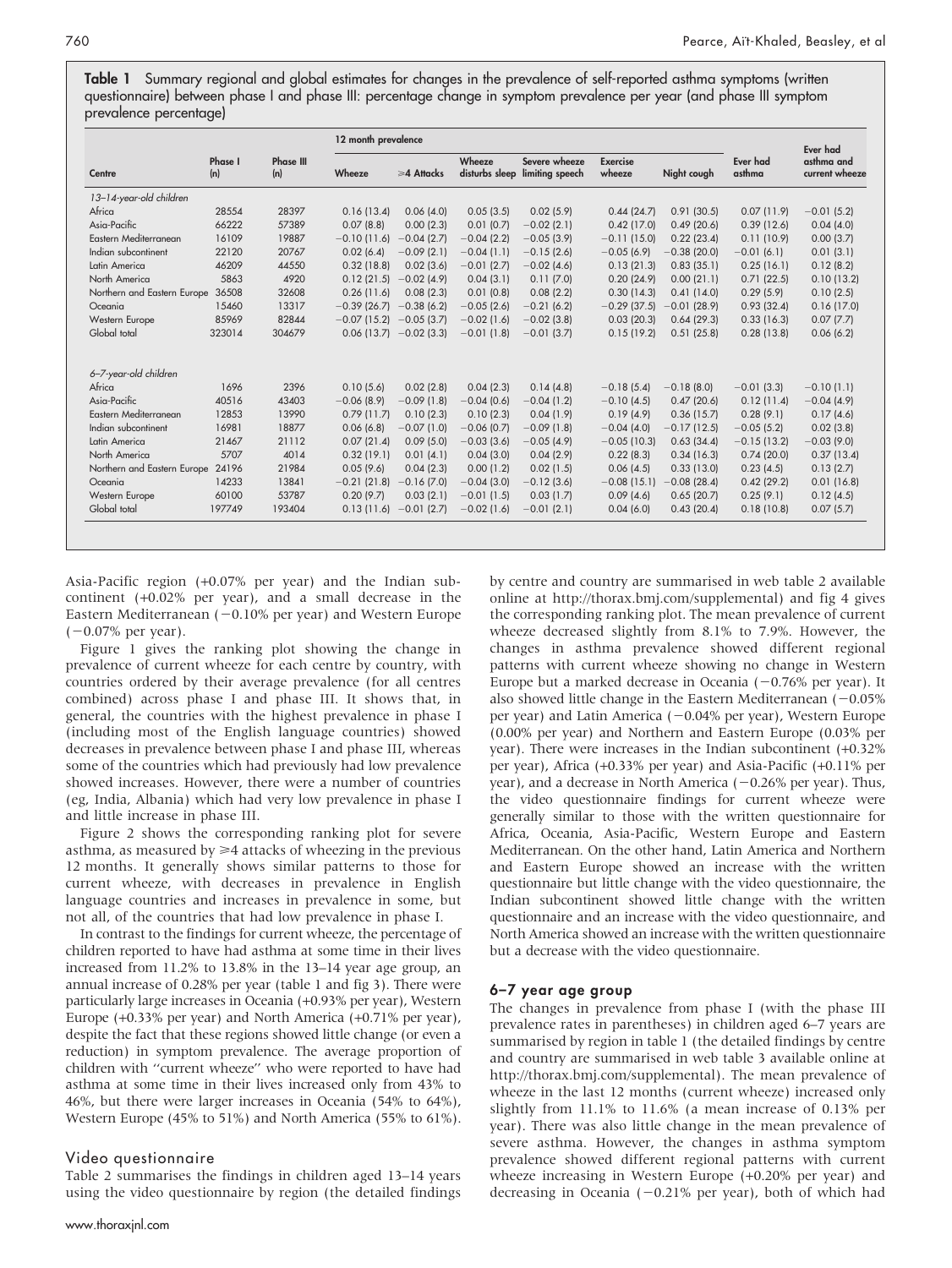

Figure 1 Ranking plot showing the change per year in prevalence of current wheeze (wheeze in the past 12 months) in children aged 13– 14 years for each centre by country, with countries ordered by their mean prevalence (for all centres combined) across phase I and phase III. The plot also shows the confidence interval about zero change for a given level of prevalence (ie, the mean prevalence across phases I and III) given a sample size of 3000 and no cluster sampling effect.

previously shown high rates. Prevalence increased in Latin America (+0.07% per year) which had also previously shown relatively high rates, and in North America (+0.32% per year). It also increased in the Eastern Mediterranean (+0.79% per year) and Africa (+0.10% per year) which had previously shown some of the lowest rates, while there was little change in Asia-Pacific  $(-0.06\%$  per year), Northern and Eastern Europe (+0.05% per year) or the Indian subcontinent (+0.06% per year). Thus, the patterns in the 6–7 year age group were not completely consistent with those in the 13–14 year age group. There were increases in both age groups in Latin America, North America, Northern and Eastern Europe and Africa, and decreases in both age groups in Oceania. However, there were different patterns in the two age groups in Western Europe and the Eastern Mediterranean (decreases for 13–14-year-old children but increases for 6–7-year-old children).

Figure 5 shows the ranking plot for children aged 6–7 years showing the change in prevalence of current wheeze for each centre by country, with countries ordered by their mean prevalence (for all centres combined) across phase I and phase III. As in the 13–14 year age group, it shows that in general the countries with the highest prevalence in phase I (including most of the English language countries) showed decreases in



Mean change per year

**Figure 2** Ranking plot showing the change per year in prevalence of  $\geq 4$ attacks of wheezing in the previous 12 months in children aged 13– 14 years for each centre by country, with countries ordered by their average prevalence (for all centres combined) across phase I and phase III. The plot also shows the confidence interval about zero change for a given level of prevalence (ie, the mean prevalence across phases I and III) given a sample size of 3000 and no cluster sampling effect.

prevalence between phase I and phase III, whereas some of the countries which had previously had low prevalence showed increases.

Figure 6 gives the corresponding ranking plot in children aged 6–7 years for severe asthma, as measured by  $\geq 4$  attacks of wheezing in the previous 12 months. It generally shows similar patterns to those for current wheeze, with decreases in prevalence in English language countries and increases in prevalence in some, but not all, of the countries that had a low prevalence in phase I.

As for the children in the 13–14 year age group, the percentage of children aged 6–7 years reported to have had asthma at some time in their lives increased between phase I and phase III (table 1 and fig 7). There were particularly large increases in Oceania (+0.42% per year), Western Europe (+0.25% per year) and North America (+0.74% per year), despite the fact that these regions showed little change (or even a reduction) in symptom prevalence.

# **DISCUSSION**

Phase I of ISAAC was a unique initiative involving genuinely worldwide involvement in research into the patterns and causes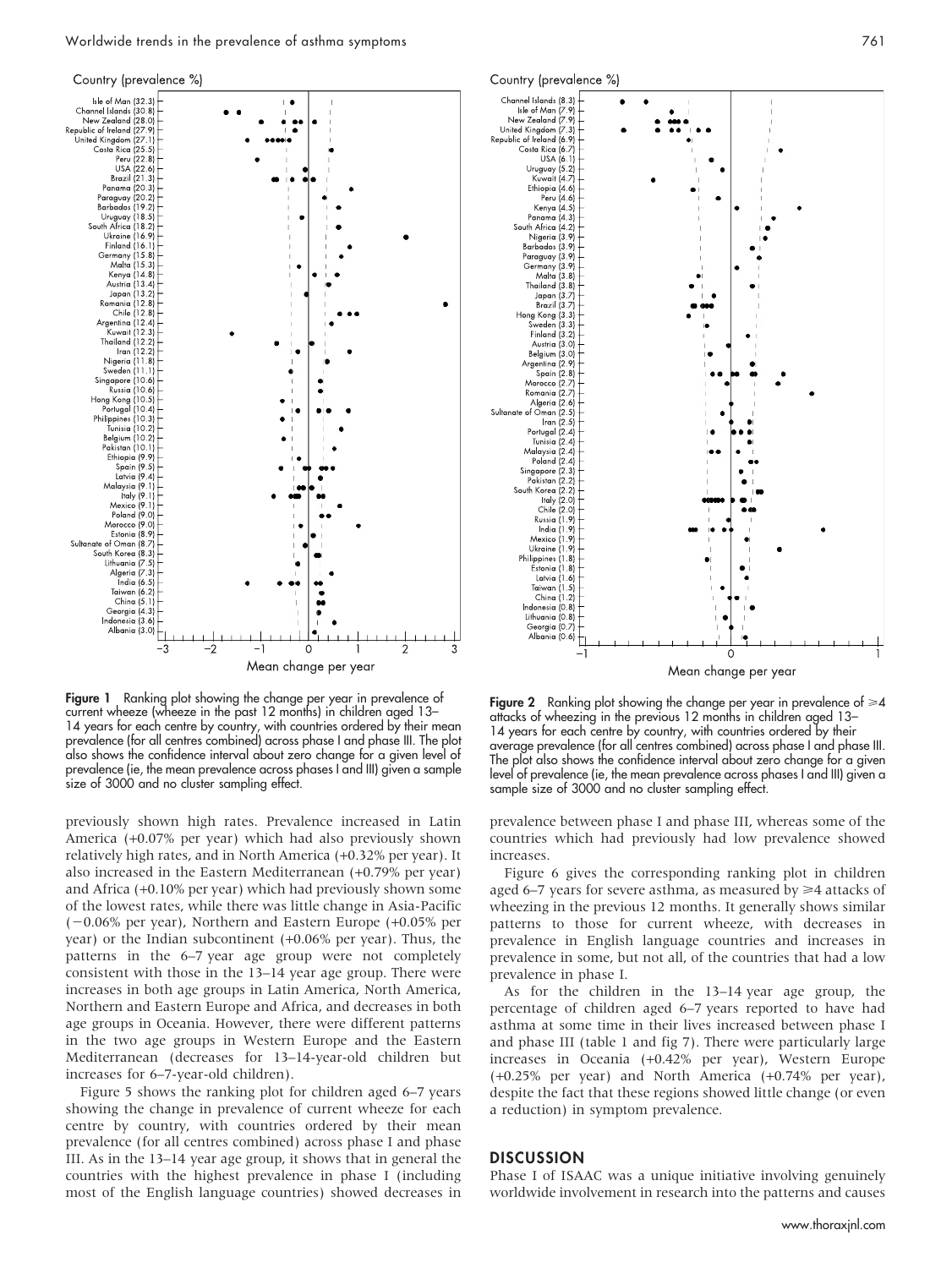

Figure 3 Ranking plot showing the change per year in the lifetime prevalence of asthma (''asthma ever'') in children aged 13–14 years for each centre by country, with countries ordered by their mean prevalence (for all centres combined) across phase I and phase III. The plot also shows the confidence interval about zero change for a given level of prevalence (ie, the mean prevalence across phases I and III) given a sample size of 3000 and no cluster sampling effect.

of asthma.<sup>3</sup> It represented by far the most extensive international survey of asthma symptom prevalence ever performed.<sup>5</sup> The only other comparable international survey of asthma is the European Community Respiratory Health Survey  $(ECRHS)^{14}$  which studied adults (20–44 years) mainly from European centres, and generally yielded similar findings to those of ISAAC.15 The key findings included the high prevalence of reported asthma symptoms in English language countries, the high symptom prevalence in Latin America, the relatively high prevalences in Western Europe but much lower prevalences in Eastern Europe with a clear Northwest-Southeast gradient, and the relatively low prevalences in Africa and Asia with the exception of the more affluent countries such as Singapore and Japan.

The ISAAC phase I methodology was simple, the protocol was rigorously applied, and a number of validation studies had indicated that the ISAAC core questions on wheezing had acceptable sensitivity and specificity when compared with other indicators of asthma including physician diagnosis, other questionnaires and physiological measures.<sup>10</sup> Nevertheless, the possibility could not be excluded that some of the patterns observed could be due to issues of translation of terms such as ''wheezing'' or to differences in recognition and labelling of



Figure 4 Ranking plot showing the change per year in prevalence of current wheeze (wheeze in the past 12 months) using the video questionnaire in children aged 13–14 years for each centre by country, with countries ordered by their mean prevalence (for all centres combined) across phase I and phase III. The plot also shows the confidence interval about zero change for a given level of prevalence (ie, the mean prevalence across phases I and III) given a sample size of 3000 and no cluster sampling effect.

symptoms.<sup>10</sup> These issues are of less concern in the current study since the focus is on time trends, and the same methodology (including the same translations) has been used in the same centres at different times.

Nevertheless, it is possible that recognition and labelling of asthma symptoms may have shown different time trends in different geographical regions, and may account in part for the trends reported here. In this regard, it is of concern that some regions showed different time trends with the written and video questionnaires, although the differences were not consistent: Latin America and Northern and Eastern Europe showed an increase with the written questionnaire but little change with the video questionnaire; the Indian subcontinent showed little change with the written questionnaire and an increase with the video questionnaire; and North America showed an increase with the written questionnaire but a decrease with the video questionnaire.

Increased use of effective treatment, especially inhaled corticosteroids, is likely to have reduced asthma severity but is unlikely to eliminate asthma symptoms completely, and is therefore unlikely to explain the changes in prevalence.<sup>16 17</sup>

When assessing time trends in centres that had previously shown high or low prevalences (figs 1–7), we avoided the possibility of regression to the mean by using the mean prevalence when assessing the change between phases I and III,<sup>10</sup> whereas a plot of changes relative to the phase I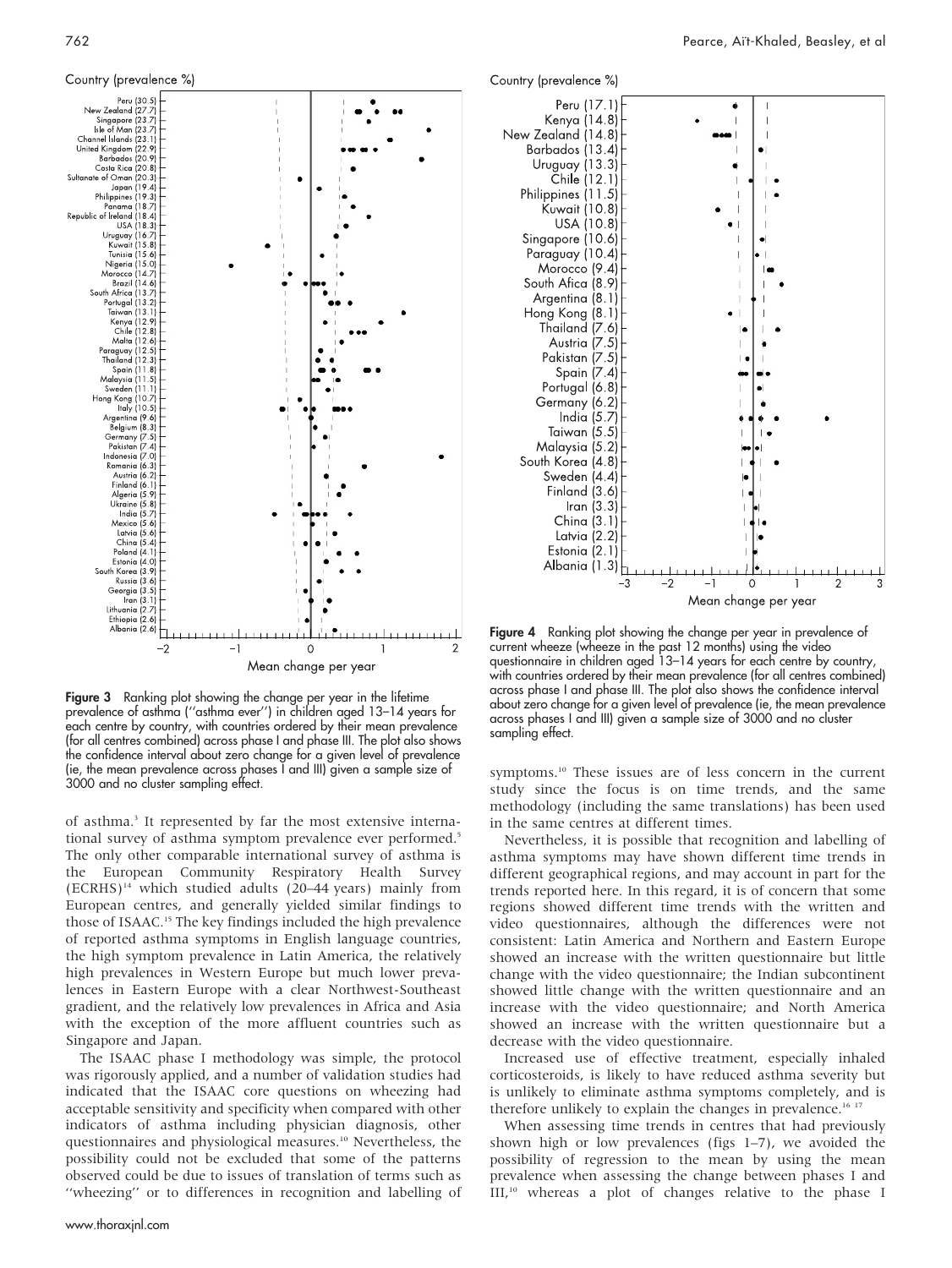Table 2 Summary regional and global changes in the prevalence of self-reported asthma symptoms (video questionnaire) between phase I and phase III in 13–14-year-old children: percentage change in symptom prevalence per year (and phase III symptom prevalence perentage)

| Centre                      | Phase I<br>(n) | Phase III<br>(n) | Current wheeze | Exercise wheeze | Night wheeze | Night cough   | Severe wheeze |
|-----------------------------|----------------|------------------|----------------|-----------------|--------------|---------------|---------------|
| Africa                      | 14465          | 11467            | 0.33(11.0)     | 0.23(14.6)      | 0.16(6.2)    | $0.67$ (19.7) | 0.29(7.7)     |
| Asia-Pacific                | 53679          | 51196            | 0.11(6.8)      | 0.25(10.7)      | 0.02(2.0)    | 0.30(10.4)    | 0.05(3.5)     |
| Eastern Mediterranean       | 6031           | 8851             | $-0.05(6.3)$   | 0.06(8.8)       | $-0.03(3.1)$ | 0.08(8.8)     | $-0.04(3.2)$  |
| Indian subcontinent         | 12562          | 11552            | 0.32(7.3)      | 0.15(4.8)       | 0.30(4.9)    | 0.18(4.8)     | 0.00(3.1)     |
| Latin America               | 18003          | 18599            | $-0.04(11.9)$  | $-0.10(14.2)$   | 0.00(4.5)    | 0.74(20.6)    | 0.01(6.5)     |
| North America               | 5673           | 4895             | $-0.26$ (11.3) | $-0.80$ (18.6)  | $-0.11(8.3)$ | $0.62$ (17.7) | $-0.44(7.2)$  |
| Northern and Eastern Europe | 13970          | 13167            | 0.03(2.7)      | 0.15(6.3)       | 0.02(1.6)    | 0.23(7.5)     | 0.06(1.7)     |
| Oceania                     | 15408          | 13205            | $-0.76(11.2)$  | $-1.64(15.9)$   | $-0.73(5.1)$ | $-0.32(19.4)$ | $-0.56(7.4)$  |
| Western Europe              | 33722          | 34581            | 0.00(7.3)      | $-1.24(13.2)$   | $-0.18(3.1)$ | 0.23(16.0)    | 0.07(4.4)     |
| Global total                | 173513         | 167513           | 0.00(7.9)      | $-0.21(11.6)$   | $-0.04(3.4)$ | 0.25(13.6)    | 0.02(4.5)     |

prevalences would have shown spurious correlations even when no such associations existed.<sup>11</sup>

Appropriate quality control measures are a critical component of any multicentre research collaboration and this is particularly true of ISAAC, given the unique global scope of the collaboration and the wide variation in the research experience of the collaborators. The extensive quality control measures adopted for ISAAC phase III are described in detail elsewhere,<sup>2</sup>

but the possibility that inappropriate implementation of the study design may have introduced bias in the results from individual centres should be acknowledged. However, it is extremely unlikely that any such bias would affect the broader regional and global patterns presented in this publication.

It should also be stressed that prevalence and time trend data such as this primarily serve for purposes of hypothesis generation rather than hypothesis testing. Furthermore, with more than 100



Mean change per year

Figure 5 Ranking plot showing the change per year in the prevalence of current wheeze (wheeze in the past 12 months) in children aged 6–7 years for each centre by country, with countries ordered by their mean prevalence (for all centres combined) across phase I and phase III. The plot also shows the confidence interval about zero change for a given level of prevalence (ie, the mean prevalence across phases I and III) given a sample size of 3000 and no cluster sampling effect.

**Figure 6** Ranking plot showing the change per year in prevalence of  $\geq 4$ attacks of wheezing in the previous 12 months in children aged 6–7 years for each centre by country, with countries ordered by their mean prevalence (for all centres combined) across phase I and phase III. The plot also shows the confidence interval about zero change for a given level of prevalence (ie, the mean prevalence across phases I and III) given a sample size of 3000 and no cluster sampling effect.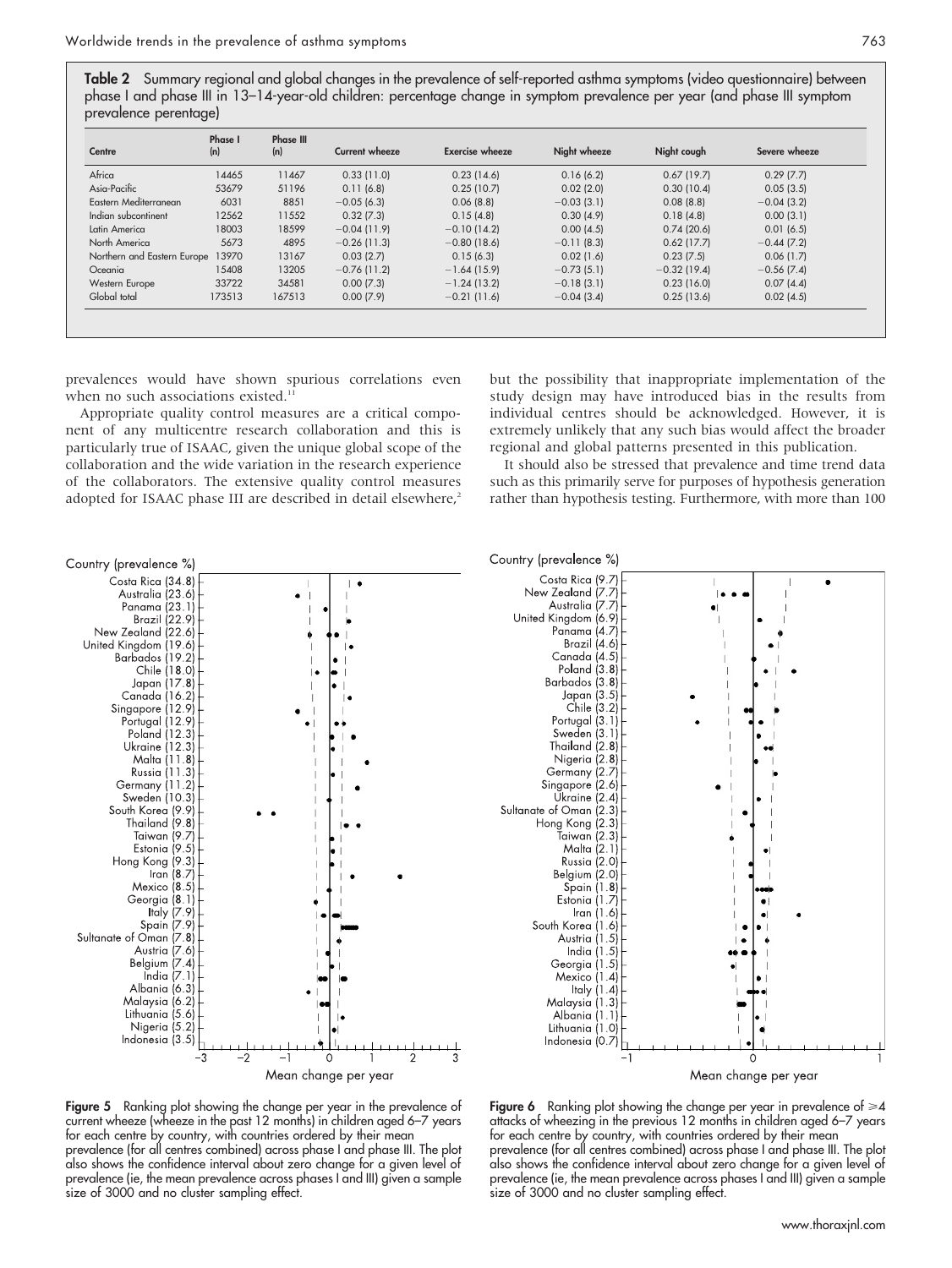

Figure 7 Ranking plot showing the change per year in the lifetime prevalence of asthma (''asthma ever'') in children aged 6–7 years for each centre by country, with countries ordered by their mean prevalence (for all centres combined) across phase I and phase III. The plot also shows the confidence interval about zero change for a given level of prevalence (ie, the mean prevalence across phases I and III) given a sample size of 3000 and no cluster sampling effect.

centres involved, it is to be expected that at least five centres would show statistically significant changes by chance alone. It is therefore more valuable to focus on the regional and global patterns and trends than on the findings in individual centres.

Bearing these reservations in mind, the findings reported here are of considerable interest. First, they show that in most high prevalence countries, particularly the English language countries, the rise in the prevalence of asthma symptoms has peaked and may even have begun to decline. This is consistent with the findings of other recent studies in children<sup>18–24</sup> and in adults.25 26 There are some exceptions to this trend but, of the European and English language countries which showed a relatively high prevalence in phase I, only Germany<sup>27</sup> and Finland have shown significant increases in symptom prevalence in phase III. The increases for North America are due to increases in Barbados (where the phase I data were too late for inclusion in the phase I paper<sup>5</sup>); the one US centre showed a small decline in symptom prevalence consistent with the findings for other English language countries.

Second, a number of countries that had high or intermediate levels of symptom prevalence in phase I have shown significant increases in prevalence in phase III; these include Latin American countries such as Costa Rica, Panama, Mexico, Argentina and Chile, and Eastern European countries such as the Ukraine and Romania. Other countries to show significant increases in symptom prevalence included Barbados, Tunisia, Morocco and Algeria.

Third, with the exception of India, all of the countries with very low symptom prevalence rates in phase I reported increases in prevalence in phase III, although only the increases for Indonesia and China were statistically significant.

Finally, virtually all countries—irrespective of the level of symptom prevalence—reported increases in lifetime asthma prevalence between phases I and III. In fact, the increases were most marked in those countries with the highest mean prevalence between phase I and phase III (figs 3 and 7), despite the fact that many of these countries reported declines in the prevalence of asthma symptoms between phase I and phase III (figs 1 and 4).

So what do these findings mean? Perhaps the most striking finding is the apparent decline in symptom prevalence in English language countries. Just as we do not (yet) know why prevalence has increased since the 1950s, we do not know why it should now be decreasing.<sup>16</sup> The "hygiene hypothesis" has been proposed as one explanation for the increases in symptom prevalence, although it does not appear entirely to account for the time trends since the increases have occurred for both nonatopic (non-eosinophilic) and atopic (eosinophilic) asthma, whereas the hygiene hypothesis would only explain (at most) trends for atopic asthma.<sup>28</sup> Furthermore, it does not seem apparent that the English language countries have become ''less hygienic'' in recent decades, although increases in infant and childhood infections could have occurred due to specific factors such as increased use of childcare facilities.<sup>29</sup> The hygiene hypothesis is also unlikely to explain the considerably higher prevalences in many Latin American countries than in Spain and Portugal which are more consistent with changes in environmental exposures other than hygiene.<sup>30-32</sup>

Other ''established'' asthma risk factors do not appear to explain the worldwide asthma prevalence patterns<sup>33-42</sup> or time trends, particularly the decline in English language countries. It also seems unlikely that the decline in symptom prevalence is due to decreased recognition and labelling of asthma symptoms, given that the prevalence of ''asthma ever'' has increased. For example, García-Marcos et  $al<sup>43</sup>$  argue that asthma is now considered a less stigmatising disease than it was at the time of phase I, and the word ''asthma'' is more readily accepted. This could explain why, in some countries, symptom prevalence has not increased or has even declined, but the prevalence of "asthma ever" has increased. This has occurred particularly in English language countries and may also in part reflect international differences in healthcare systems, as well as more specific differences in asthma recognition and diagnosis. It should also be noted that the findings for ''asthma ever'' are to some extent reassuring with regard to the findings for current asthma symptoms, since they indicate that an increased recognition and diagnosis of asthma has not been accompanied by an increase in reporting of asthma symptoms; such an increase would have been expected if the symptom prevalence patterns were entirely due to differences in recognition and labelling of symptoms.

These findings for English language countries and Western Europe are intriguing and to some extent reassuring, but they should not be taken to indicate that the global ''pandemic'' of asthma is easing and that the worst is over. The phase III findings show striking increases for Latin American countries to the extent that, in future, we may be describing asthma as a "Spanish and Portuguese speaking" rather than an "English speaking'' disease. The modest increases for China are of potentially major significance given the size of China's population and its rapid economic growth. Furthermore, there are some intriguing patterns with, for example, decreases in prevalence in India but modest increases in China, Indonesia, Taiwan and South Korea, and stronger increases in Morocco,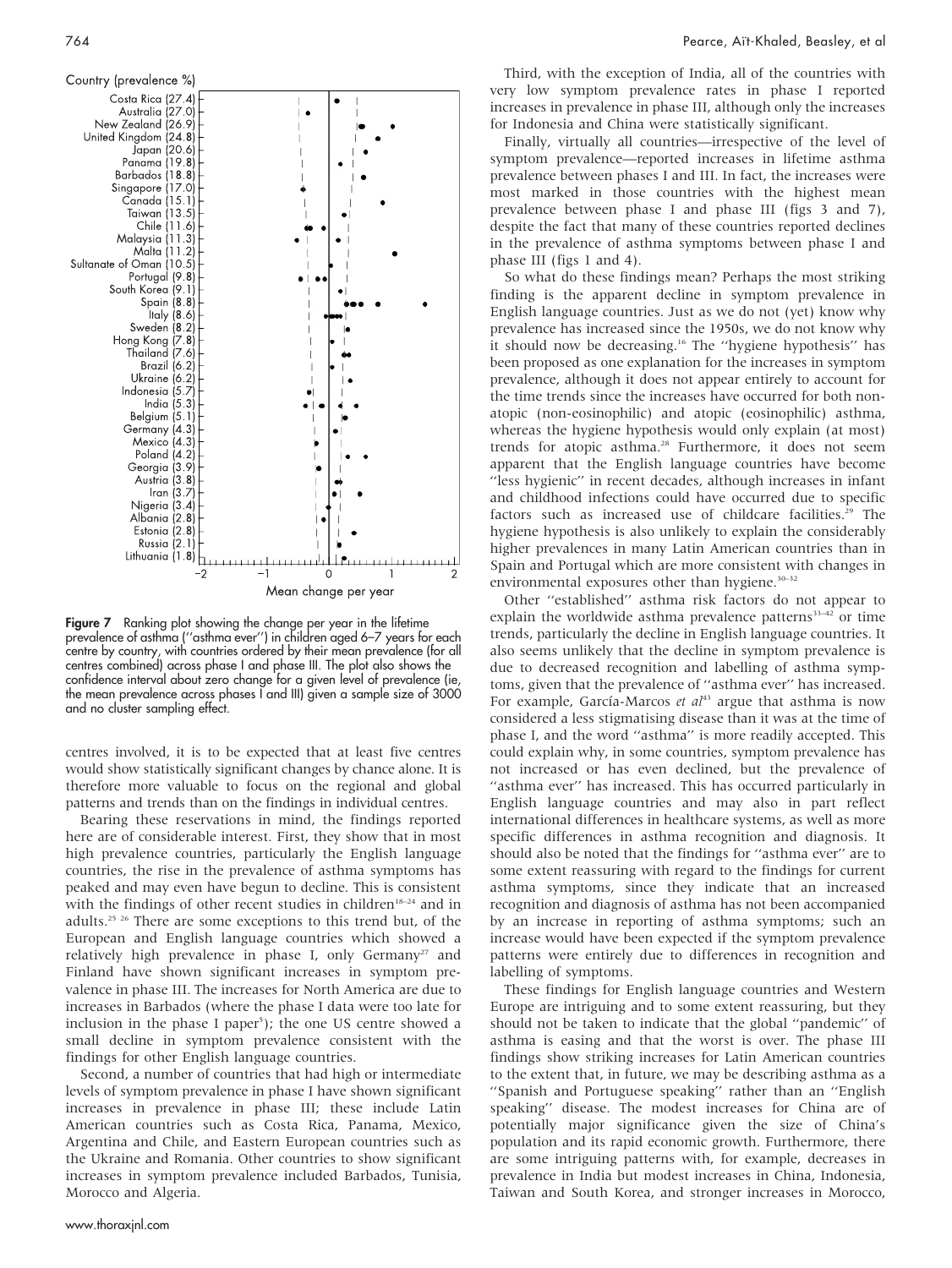#### Worldwide trends in the prevalence of asthma symptoms 765

Algeria and Tunisia. As with the phase I findings, it is to be hoped that this new evidence on time trends will lead to further questioning and testing of current theories, and the development of new theories of asthma aetiology. In addition, these findings suggest that, although asthma symptom prevalence is no longer increasing in most English language and Western European countries, its global burden may continue to rise.

# ACKNOWLEDGEMENTS

The authors are grateful to the children and parents who willingly cooperated and participated in ISAAC phases I and III, and the coordination and assistance by the school staff is sincerely appreciated. The authors thank the phase I principal investigators and the phase III principal investigators and their colleagues who helped make ISAAC phase III such a success, and Tadd Clayton and Soo Cheng for their work on data management and data analysis.



Further data are given in the web tables available online at http://thorax.bmj.com/supplemental.

#### Authors' affiliations .......................

Neil Pearce, Centre for Public Health Research, Massey University Wellington Campus, Wellington, New Zealand and Department of Biomedical Sciences and Human Oncology, University of Turin, Italy Nadia Ait-Khaled, IUATLD, 68 Bd Saint Michel, Paris, France Richard Beasley, Medical Research Institute of New Zealand, Wellington, New Zealand

Javier Mallol, Department of Pediatric and Respiratory Medicine, University of Santiago de Chile (USACH), Santiago, Chile Ulrich Keil, Institut für Epidemiologie und Sozialmedizin, Universität Münster, Münster, Germany

Ed Mitchell, Medical and Health Sciences, Faculty of Medical and Health Sciences, The University of Auckland, Auckland, New Zealand Colin Robertson, Department of Respiratory Medicine, Royal Children's Hospital, Parkville, Victoria, Australia

The authors acknowledge and thank the many funding bodies throughout the world that supported the individual ISAAC centres and collaborators and their meetings. In particular, they thank the New Zealand funding bodies (the Health Research Council of New Zealand, the Asthma and Respiratory Foundation of New Zealand, the Child Health Research Foundation, the Hawke's Bay Medical Research Foundation, the Waikato Medical Research Foundation, Glaxo Wellcome New Zealand, the NZ Lottery Board and Astra Zeneca New Zealand.) Glaxo Wellcome International Medical Affairs supported the regional coordination and the ISAAC International Data Centre. Without help from all of the above, ISAAC would not have been such a global success. The Centre for Public Health Research is supported by a programme grant from the Health Research Council of New Zealand, and Neil Pearce's work on this project was also supported by the Progetto Lagrange, Fondazione CRT/ISI.

Competing interests: None.

#### REFERENCES

- Asher MI, Keil U, Anderson HR, et al. International Study of Asthma and Allergies in Childhood (ISAAC): rationale and methods. Eur Respir J 1995;8:483-91.
- 2 Ellwood P, Asher MI, Beasley R, et al. The International Study of Asthma and Allergies in Childhood (ISAAC): phase three rationale and methods. Int J Tuberc Lung Dis 2005;9:10–6.
- 3 Enarson D. Fostering a spirit of critical thinking: the ISAAC story. Int J Tuberc Lung Dis 2005;9:1.
- 4 Pearce N, Weiland S, Keil U, et al. Self-reported prevalence of asthma symptoms in children in Australia, England, Germany and New Zealand: an international<br>comparison using the ISAAC protocol. *Eur Respir J* 1993;**6**:1455–61.
- 5 Asher MI, Anderson HR, Stewart AW, et al. Worldwide variations in the prevalence of asthma symptoms: International Study of Asthma and Allergies in
- Childhood (ISAAC). *Eur Respir J* 1998;**12**:315–35.<br>6 **Beasley R**, Keil U, Von Mutius E, *et al*. Worldwide variation in prevalence of<br>symptoms of asthma, allergic rhinoconjunctivitis and atopic eczema: ISAAC. Lancet 1998;351:1225–32.
- Strachan D, Sibbald B, Weiland S, et al. Worldwide variations in prevalence of symptoms of allergic rhinoconjunctivitis in children: the International Study of

Asthma and Allergies in Childhood (ISAAC). Pediatr Allergy Immunol 1997;8:161–76.

- 8 Williams H, Robertson C, Stewart A, et al. Worldwide variations in the prevalence of symptoms of atopic eczema in the International Study of Asthma and Allergies in Childhood. J Allergy Clin Immunol 1999;103:125-38
- 9 Weiland SK, Björkstén B, Brunekreef B, et al. Phase II of the International Study of Asthma and Allergies in Childhood (ISAAC II): rationale and methods. Eur Respir J 2004;24:406–12.
- 10 Asher MI, Montefort S, Bjorksten B, et al. Worldwide time trends in the prevalence of symptoms of asthma, allergic rhinoconjunctivitis, and eczema in childhood: ISAAC phases One and Three repeat multicountry cross-sectional surveys. Lancet 2006;368:733–43.
- 11 **Bland JM**, Altman DG. Statistical methods for assessing agreement between two methods of clinical measurement. Lancet 1986;1:307–10.
- 12 Blomqvist N. On the relation between change and initial value. J Am Stat Assoc 1977;72:746–9.
- 13 Gill J, Zezulka A, Beevers D, Davies P. Relation between initial blood pressure and its fall with treatment. Lancet 1985;1:567–9.
- 14 Burney PGJ, Luczynska C, Chinn S, et al. The European Community Respiratory Health Survey. Eur Respir J 1994;7:954–60.
- 15 Pearce N, Sunyer J, Cheng S, et al. Comparison of asthma prevalence in the ISAAC and the ECRHS. ISAAC Steering Committee and the European Community Respiratory Health Survey. International Study of Asthma and Allergies in Childhood. Eur Respir J 2000;16:420–6.
- 16 Anderson HR, Ruggles R, Strachan DP, et al. Trends in prevalence of symptoms of asthma, hay fever, and eczema in 12–14 year olds in the British Isles, 1995– 2002: questionnaire survey. BMJ 2004;328:1052–3.
- 17 Pearce N, Douwes J. Asthma time trends mission accomplished? Int J Epidemiol 2005;34:1018–9.
- 18 Braun-Fahrlander C, Gassner M, Grize L, et al. No further increase in asthma, hay fever and atopic sensitisation in adolescents living in Switzerland. Eur Respir J 2004;23:407–13.
- 19 Kalyoncu AF, Selcuk ZT, Enunlu T, et al. Prevalence of asthma and allergic diseases in primary school children in Ankara, Turkey: two cross-sectional studies, five years apart. Pediatr Allergy Immunol 1999;10:261-5.
- 20 **Mommers M**, Gielkens-Sijstermans C, Swaen GM, et al. Trends in the prevalence of respiratory symptoms and treatment in Dutch children over a 12 year period: results of the fourth consecutive survey. Thorax 2005;60:97–9.
- 21 Nowak D, Suppli Ulrik C, von Mutius E. Asthma and atopy: has peak prevalence been reached? Eur Respir J 2004;23:359–60.
- 22 Ronchetti R, Villa MP, Barreto M, et al. Is the increase in childhood asthma coming to an end? Findings from three surveys of schoolchildren in Rome, Italy. Eur Respir J 2001;17:881–6.
- 23 Senthilselvan A, Lawson J, Rennie DC, et al. Stabilization of an increasing trend in physician-diagnosed asthma prevalence in Saskatchewan, 1991 to 1998. Chest 2003;124:438–48.
- 24 Toelle BG, Ng K, Belousova E, et al. Prevalence of asthma and allergy in schoolchildren in Belmont, Australia: three cross sectional surveys over 20 years. BMJ 2004;328:386–7.
- 25 Bollag U, Capkun G, Caesar J, Low N. Trends in primary care consultations for asthma in Switzerland, 1989–2002. Int J Epidemiol 2005;34:1012–8.
- 26 Chinn S, Jarvis D, Burney P, et al. Increase in diagnosed asthma but not in symptoms in the European Community Respiratory Health Survey. Thorax 2004;59:646–51.
- 27 Maziak W, Behrens T, Brasky TM, et al. Are asthma and allergies in children and adolescents increasing? Results from ISAAC phase I and phase III surveys in<br>Munster, Germany. *Allergy* 2003;**58**:572–9.
- 28 Douwes J, Pearce N. Asthma and the westernization 'package'. Int J Epidemiol 2002;31:1098–102.
- 29 Robertson CF, Roberts MF, Kappers JH. Asthma prevalence in Melbourne schoolchildren: have we reached the peak? Med J Aust 2004;180:273–6.
- 30 Mallol J, Sole D, Asher I, et al. Prevalence of asthma symptoms in Latin America: the International Study of Asthma and Allergies in Childhood (ISAAC). Pediatr Pulmonol 2000;30:439–44.
- 31 Penny ME, Murad S, Madrid SS, et al. Respiratory symptoms, asthma, exercise test spirometry, and atopy in schoolchildren from a Lima shanty town. Thorax 2001;56:607–12.
- 32 Salvi SS, Babu KS, Holgate ST. Is asthma really due to a polarized T cell response toward a helper T cell type 2 phenotype? Am J Respir Crit Care Med 2001;164:1343–6.
- 33 Anderson HR, Poloniecki JD, Strachan DP, et al. Immunization and symptoms of atopic disease in children: results from the International Study of Asthma and Allergies in Childhood. Am J Public Health 2001;91:1126–9.
- 34 Burr M, Emberlin JC, Treu R, et al. Pollen counts in relation to the prevalence of allergic rhinoconjunctivitis, asthma and atopic eczema in the International Study of Asthma and Allergies in Childhood (ISAAC). Clin Exp Allergy 2003;33:1675–80.
- 35 Ellwood P, Asher MI, Bjorksten B, et al. Diet and asthma, allergic rhinoconjunctivitis and atopic eczema symptom prevalence: an ecological analysis of the International Study of Asthma and Allergies in Childhood (ISAAC) data. ISAAC Phase One Study Group. Eur Respir J 2001;17:436-43.
- 36 Foliaki S, Nielsen SK, Bjorksten B, et al. Antibiotic sales and the prevalence of symptoms of asthma, rhinitis, and eczema: The International Study of Asthma and Allergies in Childhood (ISAAC). Int J Epidemiol 2004;33:558–63.
- 37 Mitchell EA, Stewart AW, ISAAC Phase One Study Group. The ecological relationship of tobacco smoking to the prevalence of symptoms of asthma and other atopic diseases in children: the International Study of Asthma and Allergies in Childhood (ISAAC). Eur J Epidemiol 2002;17:667–73.